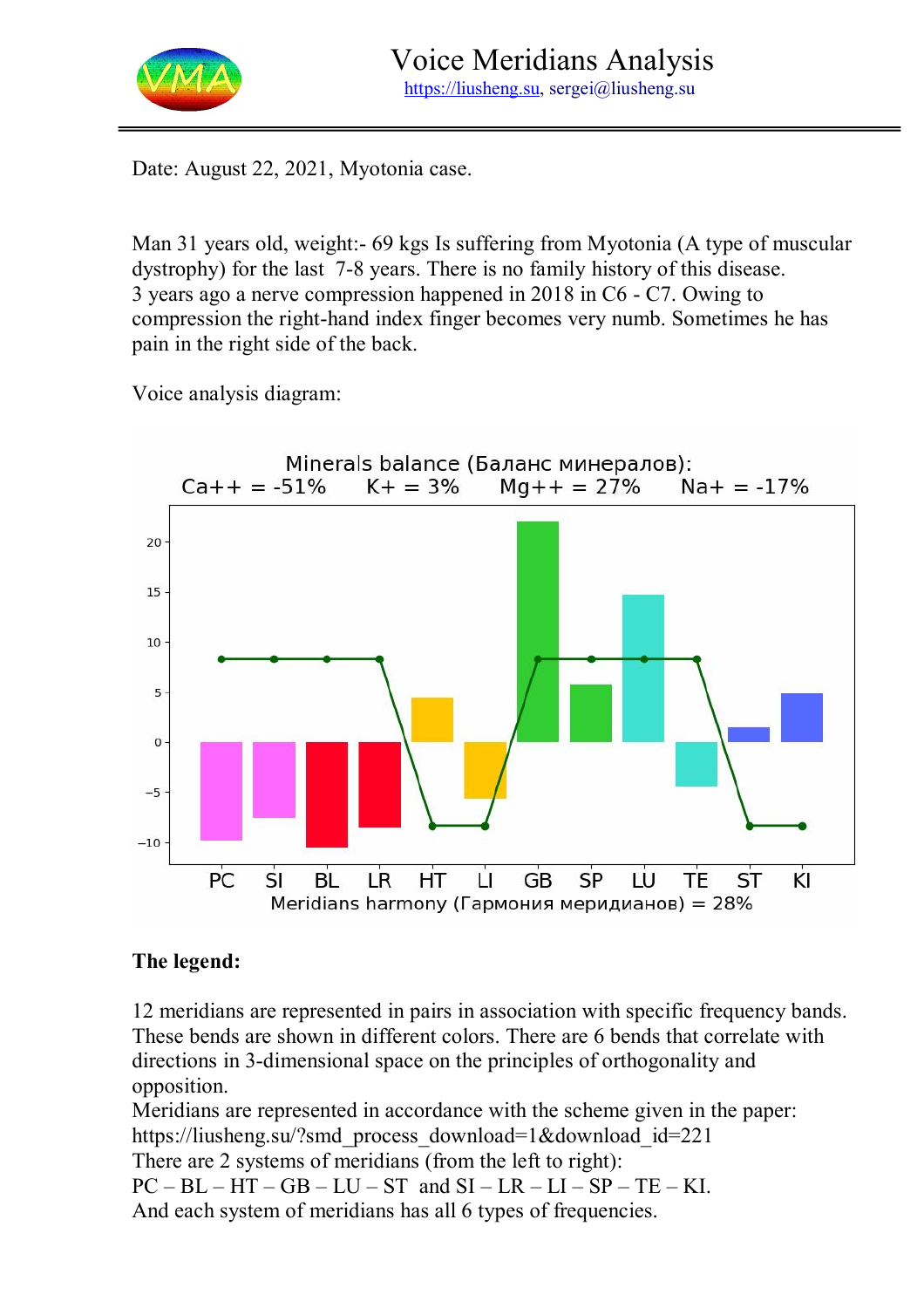Each type of frequency has a correlation with the main metabolic ions and positive inclination means their excess:

- PC and SI  $\rightarrow$  H+ (Hydrogen);
- BL and LI  $\rightarrow$  Ca++ (Calcium);
- HT and LI  $\rightarrow$  Na+ (Sodium):
- GB and SP  $\rightarrow$  OH- (Hydroxyl);
- LU and TE  $\rightarrow$  Mg++ (Magnesium);
- ST and KI  $\rightarrow$  K+ (Potassium).
	- Please note, we indirectly analyze the intracellular relative concentrations of metabolically active ions. Blood analysis can not adequately present this information.
	- Please note, if we see the deficiency of definite meridians and associated ions, it means relative excess of opposite ions in pairs:
		- $K+$  and Na+;
		- $Ca++$  and Mg++;
		- $-H+$  and  $-OH$ .

The black line in the diagram indicated the ideal distribution of oscillating energy. If we transpose this ideal distribution into schemes of I-Ching we'll get the situation described by the Hexagram 30 named as  $\frac{1}{10}$ ,  $\frac{1}{10}$  "Radiance". It is

suggested as health radiance.

We can also make a conclusion regarding anabolic and catabolic balance:

Positive PC, SI, BL, LR and negative ST, KI inclinations mean catabolic phase and meridians are in Yang conditions;

Negative HT, LI and positive GB, PC, LU, TE are responsible for the anabolic phase and meridians are in Yin conditions.

It means the profile of inclinations associated with the Radiance hexagram means the balance between anabolism and catabolism or, in other words – it is a manifestation of Yang-Ying balance.

## **Order of analysis:**

1. Looking for the meridians with the most opposite inclinations in comparison with the ideal distribution. These meridians have active destructive function in relation to the whole organism.

2. Looking for the meridians near zero line. These meridians are with less functionality at a given time. And if it will repeat at another measurement we can consider the associated considerably damaged.

3. Looking for the meridians in excess relatively ideal distribution. It means hyperactivity of associated meridians and associated ions. These meridians effect with suppression at other meridians in accordance with Wu-Xing law and the midnight-midday acupuncture rule.

4. In series of measurements pay attention to repeating abnormal inclinations – there is the core of the disease. Normally healthy organism has oscillations of all parameters to follow and adapt to changes in the external environment.